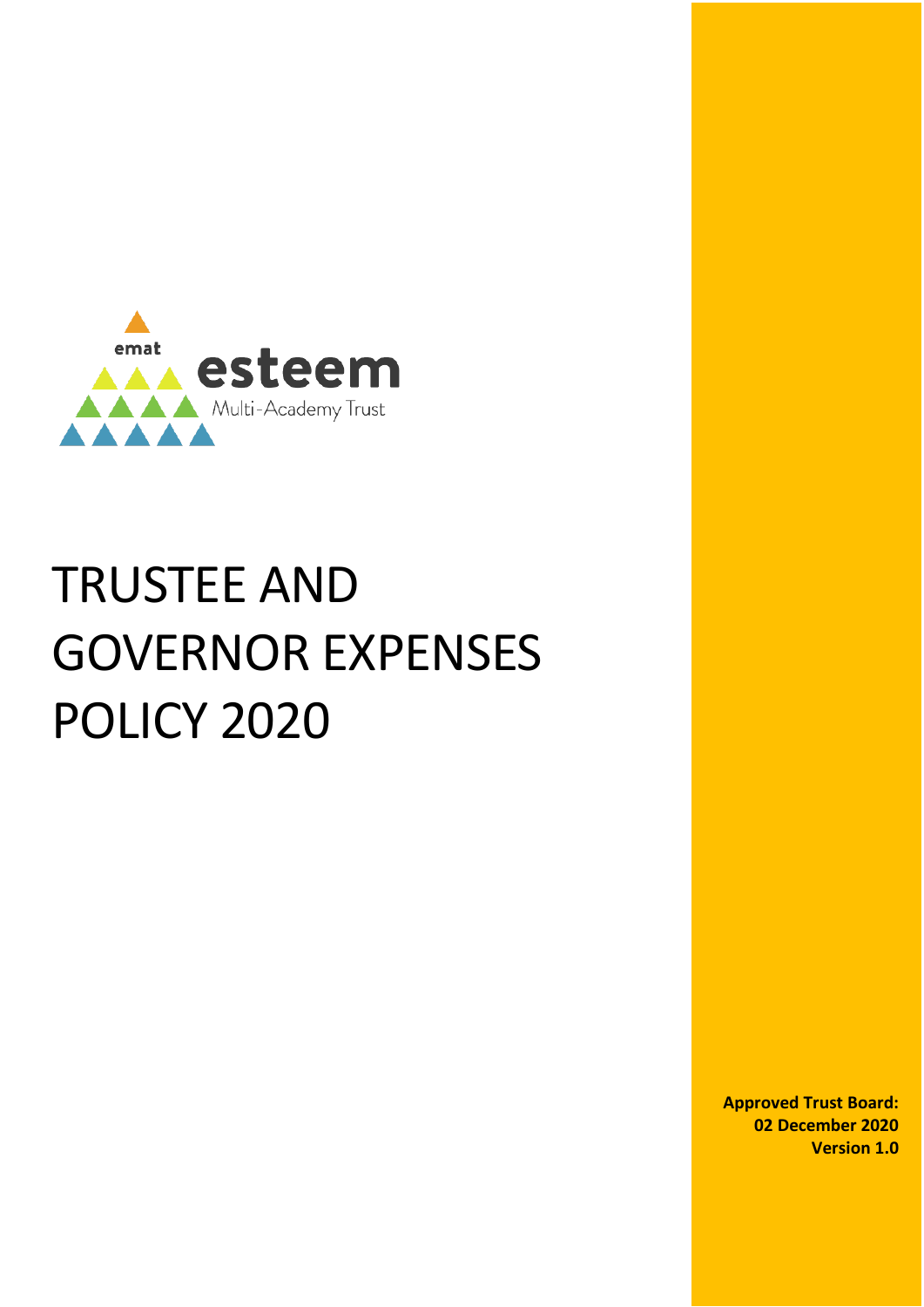# **Esteem Multi-Academy Trust**

## **Trustee and Governor Expenses Policy**

#### **Introduction**

The Department for Education (DfE) strongly advises academies to have a governor expenses policy that should be reviewed annually. To help ensure a consistent approach and avoid duplication this policy has been approved by the Esteem Multi Academy Trust (EMAT) Board as a trust-wide policy. The policy will apply to all academies and will be reviewed annually.

The aim of this policy is to ensure that a governor or trustee is not out of pocket where the Trust has derived a benefit from such outlay. The policy also reaffirms the governing body's commitment to ensuring equality of participation for all governors. Governors cannot be paid attendance allowance or for any loss of earnings.

The Trust Board has decided to authorise the payment of reasonable allowances from its schools' delegated budgets (or the central Trust budget for Trustees) to cover any costs that board members incur through carrying out their duties. This policy sets out the terms on which such allowances will be paid. By adopting this policy, we will ensure equality of participation that no member of the community is prevented from becoming a trustee or governor on the grounds of cost.

The Trust Board believes that paying governors' allowances, in the categories set out in this policy, is important in ensuring equality of opportunity to serve as governors for all members of the community and so is an appropriate use of funds

#### **Legislation and Guidance**

The Governance Handbook (section 4.7.1, paragraph 75) says that boards in academies are free to determine their own policy on the payment of allowances and expenses. This policy complies with our funding agreement and articles of association.

#### **Allowable Expenses**

Members of the Trust Board or Local Governing Board (LGB) may claim allowances to cover expenditure necessary to enable them to perform their duties. This does not include an attendance allowance, or payment to cover loss of earnings. Payments can only be made in respect of expenditure necessarily incurred for the purposes of enabling the person to perform their governance duties and must be verifiable. LGBs should make provision from within their budget if they anticipate expenditure under the policy.

Expenditure will typically fall within one of the categories below but this list is not exhaustive and claims for other types of expenditure may be made with the prior agreement of the Board of Trustees.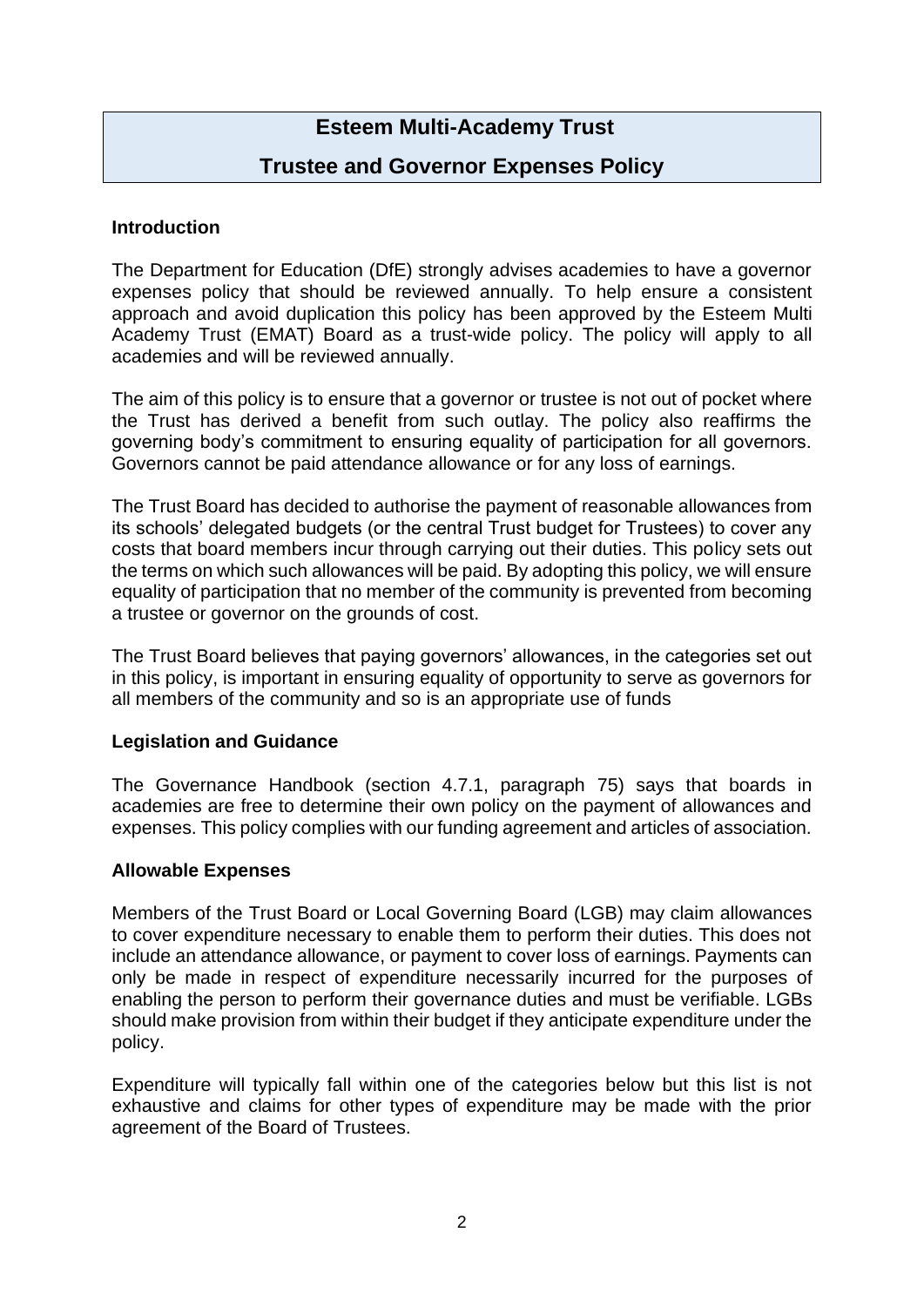Claims may be made for :

#### • **Childcare**

Where a governor does not have a spouse, partner or other responsible adult to care for a child/ren during the period of absence in which the governor attends meetings of the governing body, its committees or otherwise representing the organisation on governor business, Claims will be limited to reimbursing the actual cost paid to a registered child minder or cost of a babysitter. A receipt should be supplied.

#### • **Care for elderly or dependent relatives**

Costs will be refunded in similar circumstances to childcare. Claims will be limited to reimbursing the actual amount paid to a person providing the care that the governor would have provide during their absence.

#### • **Governors/trustees with a special need or where English is not their first language**

Where the school or governing body does not provide facilities or equipment to enable a governor to communicate or otherwise take part in the activity in question claims will be limited to the cost to reimbursing the cost of, for example, provision of a signer, translator, braille documentation or person providing support as the case may be.

#### • **Travel and subsistence costs**

Mileage may be claimed and where necessary the cost of parking away from the school site will be reimbursed up to the level of the fee paid upon production of a valid receipt. The options for travel must always be considered and fares for public transport will be reimbursed at actual cost up to the level of standard class travel. In cases where no public transport or personal vehicle is available, the cost of a taxi fare will be reimbursed up to the level of the actual fare incurred and upon production of a valid receipt. Mileage allowance will be paid at HMRC published rates. Where the activity spans more than 4 hours and refreshments are not provided the cost of a drink and a snack will be reimbursed, For a whole day activity where refreshments have not been offered or provided a meal can be claimed to the value of £10.

#### • **Telephone charges, photocopying, postage, stationery, etc.**

These costs may only be reimbursed where the governor/trustee is unable to use the facilities of the school/trust in the performance of any duty on behalf of the governing or trust board. Claims must be supported by a written record, or receipt (where possible) relating to the expenditure incurred. Claims will be limited to actual costs involved

#### **Claims**

A claim may be submitted in accordance with this policy using the form provided. The form should be submitted to the relevant school business manager or office manager for individual academies or the governance officer (for Trustees).

Allowances will only be paid on the provision of a receipt and will be limited to the amount shown on the receipt.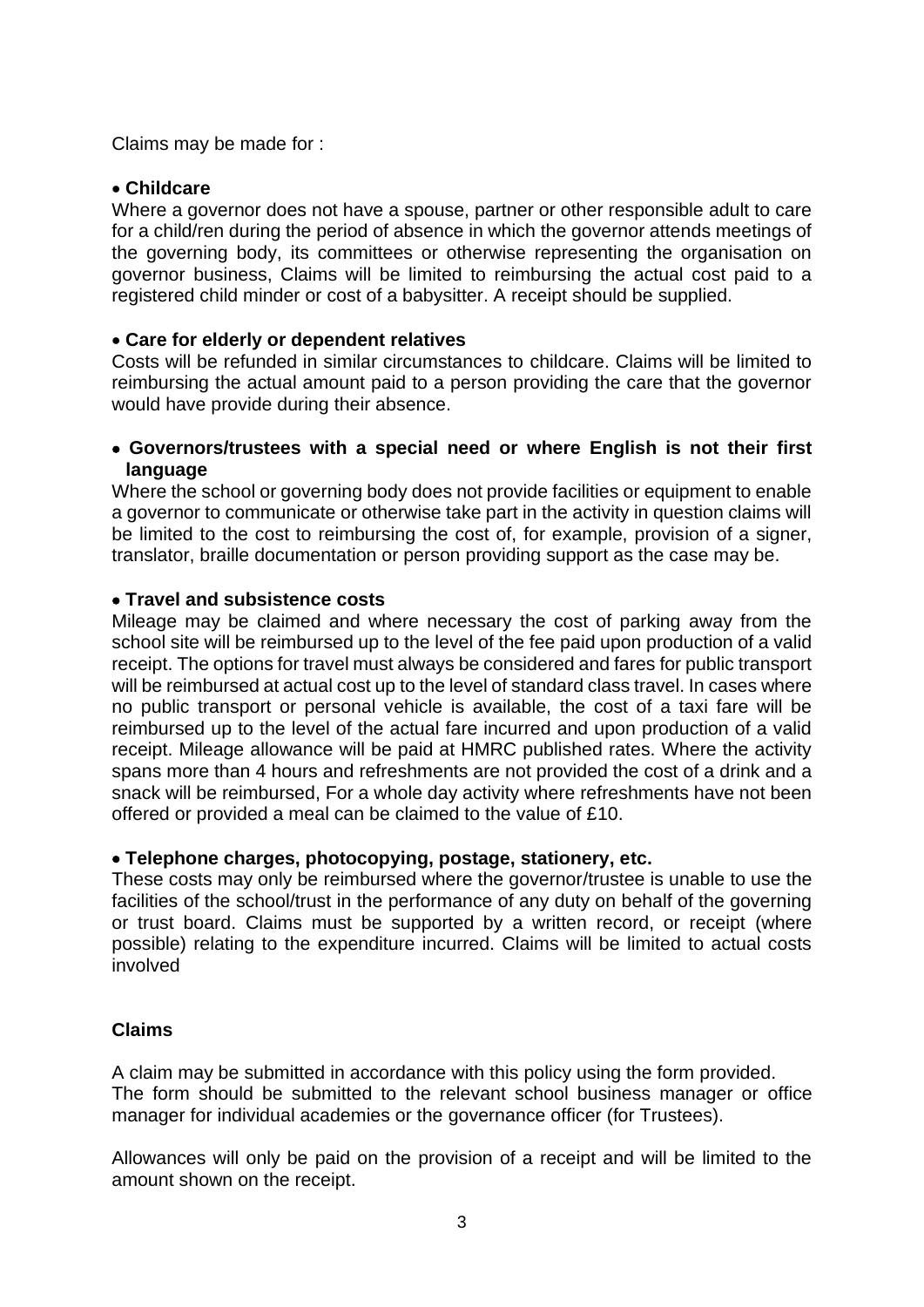Claims will be paid in arrears on a case-by-case basis.

Reimbursable costs should be agreed in principle by the Chair of the Trust Board or the Chair of the Local Governing Board before they are incurred.

Travel expenses where a person uses their own vehicle must not exceed the HM Revenue and Customs (HMRC) approved mileage rates (see appendix 2)

Claims must be submitted within one calendar month of the expenses incurred. Any claims received after this period will not be processed.

All claims will be reimbursed by BACS.

#### **Monitoring and Recording**

All claims paid shall be recorded and a schedule of payments shall be presented annually to the Governing / Trust Board. These will be reported in the year-end financial statements.

All claims will be subject to independent audit.

Copies of submitted claims and supporting receipts must be retained in school (or by the central finance team if a trustee claim) with the financial records after the end of the current financial year.

The Chair of the Governing/Trust Board (or Vice-Chair if required) may investigate any claims where they appear excessive or inconsistent.

#### **Review**

This policy will be reviewed annually by the Trust Finance and Audit Committee. Any amendments will be presented at a meeting of the Full Board of Trustees.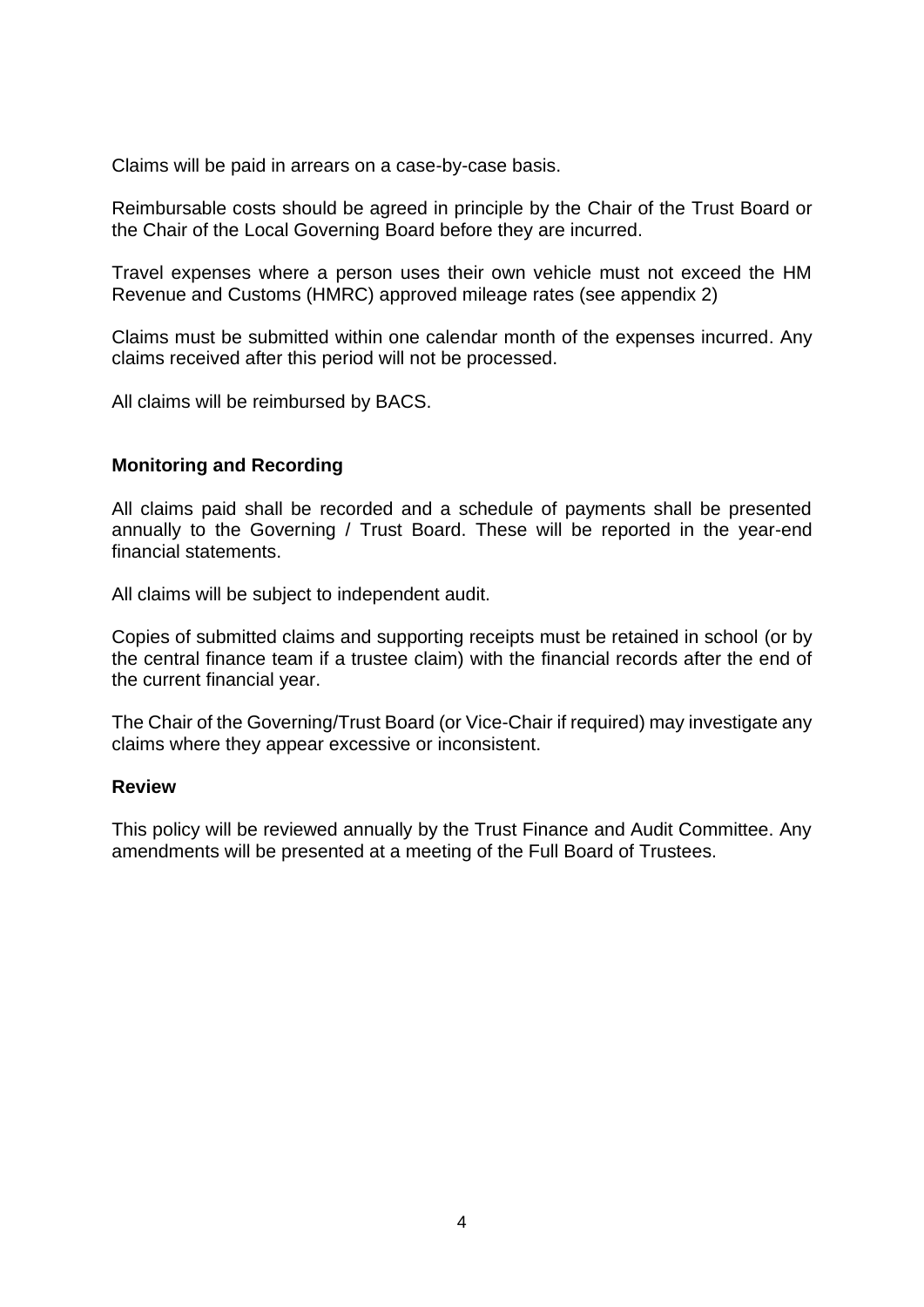# **Appendix 1: Trustee/governor expense claim form**

| <b>EMAT</b><br>TRUSTEE/GOVERNOR TRAVEL AND EXPENSES CLAIM FORM                                   |                         |                                                             |                                                                                                 |                               |  |  |  |
|--------------------------------------------------------------------------------------------------|-------------------------|-------------------------------------------------------------|-------------------------------------------------------------------------------------------------|-------------------------------|--|--|--|
| <b>Full Name</b>                                                                                 |                         |                                                             |                                                                                                 |                               |  |  |  |
| <b>Address</b>                                                                                   |                         |                                                             |                                                                                                 |                               |  |  |  |
| Governance Role                                                                                  |                         |                                                             |                                                                                                 |                               |  |  |  |
|                                                                                                  |                         |                                                             | All payments will be made via BACs in the next available BACs run. Please provide details below |                               |  |  |  |
| <b>Account Name</b>                                                                              |                         |                                                             |                                                                                                 |                               |  |  |  |
| <b>Bank Name</b>                                                                                 |                         |                                                             |                                                                                                 |                               |  |  |  |
| Sort Code                                                                                        |                         |                                                             |                                                                                                 |                               |  |  |  |
| <b>Account Number</b>                                                                            |                         |                                                             |                                                                                                 |                               |  |  |  |
| <b>Mileage Claim</b>                                                                             |                         |                                                             |                                                                                                 |                               |  |  |  |
| Date                                                                                             | <b>Miles</b><br>Claimed | Mileage<br>Rate                                             | Amount<br>£                                                                                     | Reason and details of journey |  |  |  |
|                                                                                                  |                         |                                                             |                                                                                                 |                               |  |  |  |
|                                                                                                  |                         |                                                             |                                                                                                 |                               |  |  |  |
|                                                                                                  |                         |                                                             |                                                                                                 |                               |  |  |  |
|                                                                                                  |                         |                                                             |                                                                                                 |                               |  |  |  |
|                                                                                                  |                         |                                                             |                                                                                                 |                               |  |  |  |
|                                                                                                  |                         |                                                             |                                                                                                 |                               |  |  |  |
| Amount<br>Date<br>£                                                                              |                         | <b>Expenses Claim - Receipts must be attached</b><br>Reason |                                                                                                 |                               |  |  |  |
|                                                                                                  |                         |                                                             |                                                                                                 |                               |  |  |  |
|                                                                                                  |                         |                                                             |                                                                                                 |                               |  |  |  |
|                                                                                                  |                         |                                                             |                                                                                                 |                               |  |  |  |
| <b>Declaration &amp; Authorisation</b>                                                           |                         |                                                             |                                                                                                 |                               |  |  |  |
| This expenditure has been incurred in the course of carrying out my duties as a trustee/governor |                         |                                                             |                                                                                                 |                               |  |  |  |
| Signed (Claimant)                                                                                |                         |                                                             |                                                                                                 |                               |  |  |  |
| Authorised                                                                                       |                         |                                                             |                                                                                                 |                               |  |  |  |
| (Chair of Board/LGB)                                                                             |                         |                                                             |                                                                                                 |                               |  |  |  |
| Date                                                                                             |                         |                                                             |                                                                                                 |                               |  |  |  |

| For Office Use Only    |  |            |  |             |  |  |  |  |
|------------------------|--|------------|--|-------------|--|--|--|--|
| <b>Total Paid</b><br>- |  | Entered to |  | <b>BACS</b> |  |  |  |  |
|                        |  | svstem     |  | payment on  |  |  |  |  |

**This form should be submitted to the governance officer (for trustees) or the relevant school business or office manager (for governors) along with any relevant receipts. The form should be submitted within one month of the expenses being incurred.**